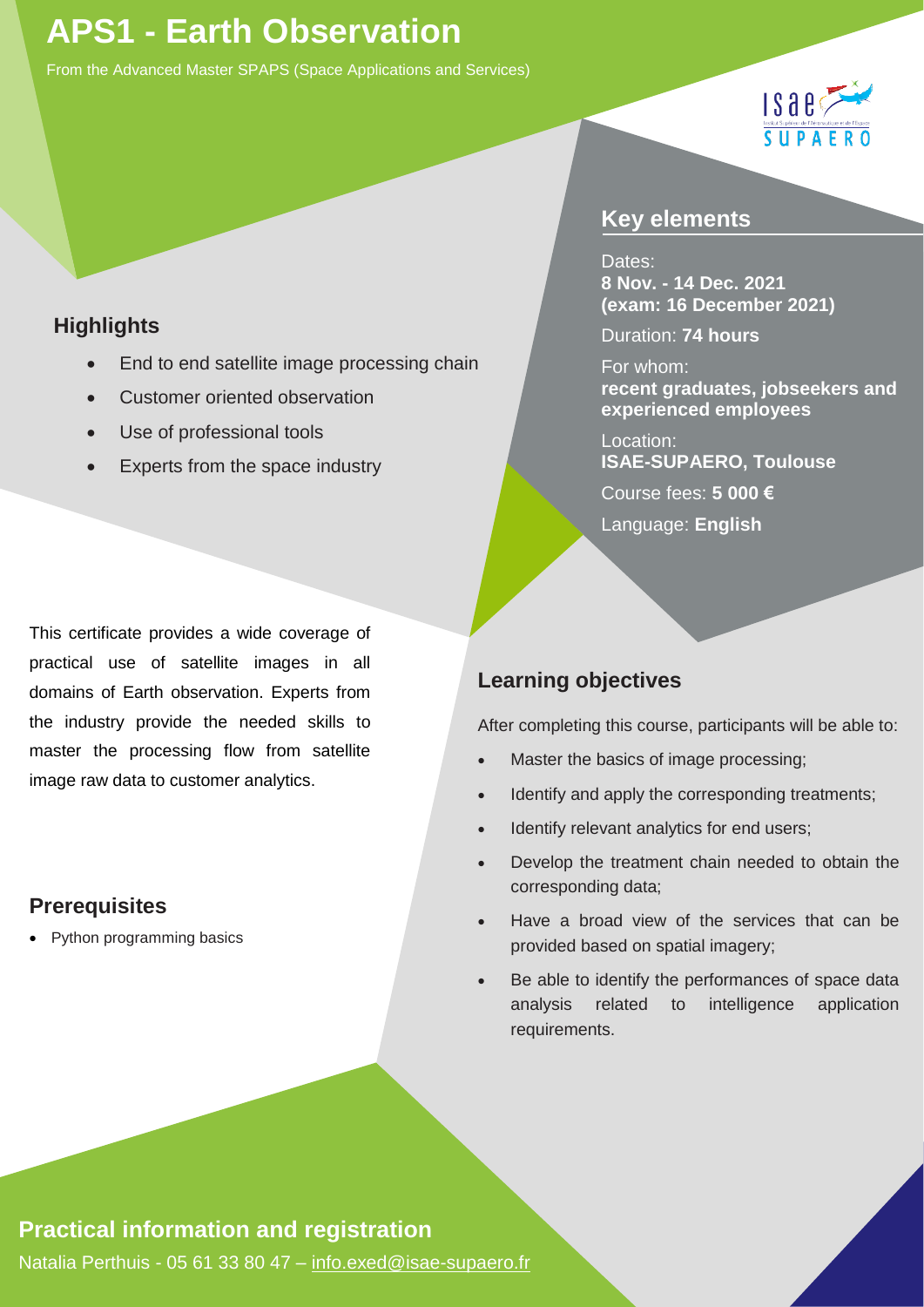# **APS1 - Earth Observation**

From the Advanced Master SPAPS (Space Applications and Services)



#### **Course content**

#### **APS302 - Image processing and data analysis (29 h):**

This module addresses all the techniques needed to identify objects within spatial images. Indeed, the exploitation of space images implies to be able to isolate given characteristics and to transform groups of pixels in relevant information for the intended applications: identification of objects (boats, buildings ...), delimitation of outlines (agricultural surfaces, roads, sea ...).

#### **APS303 - Applications and services, agriculture and forest (27 h):**

Image processing techniques viewed in modules APS301 and 302 are applied here to agriculture and forest applications. The main objective is to be able to derive analytics from space images in order to provide a value-added service to customers. Examples can be grassland production index, vegetation maps, crop monitoring and forest coverage analysis.

#### **APS304 - Applications and services, natural resources and intelligence (18 h):**

Image processing techniques viewed in modules APS301 and 302 are applied here to natural resources (oil gas and mining, water cycle) and intelligence (maritime domain surveillance, land surveillance).